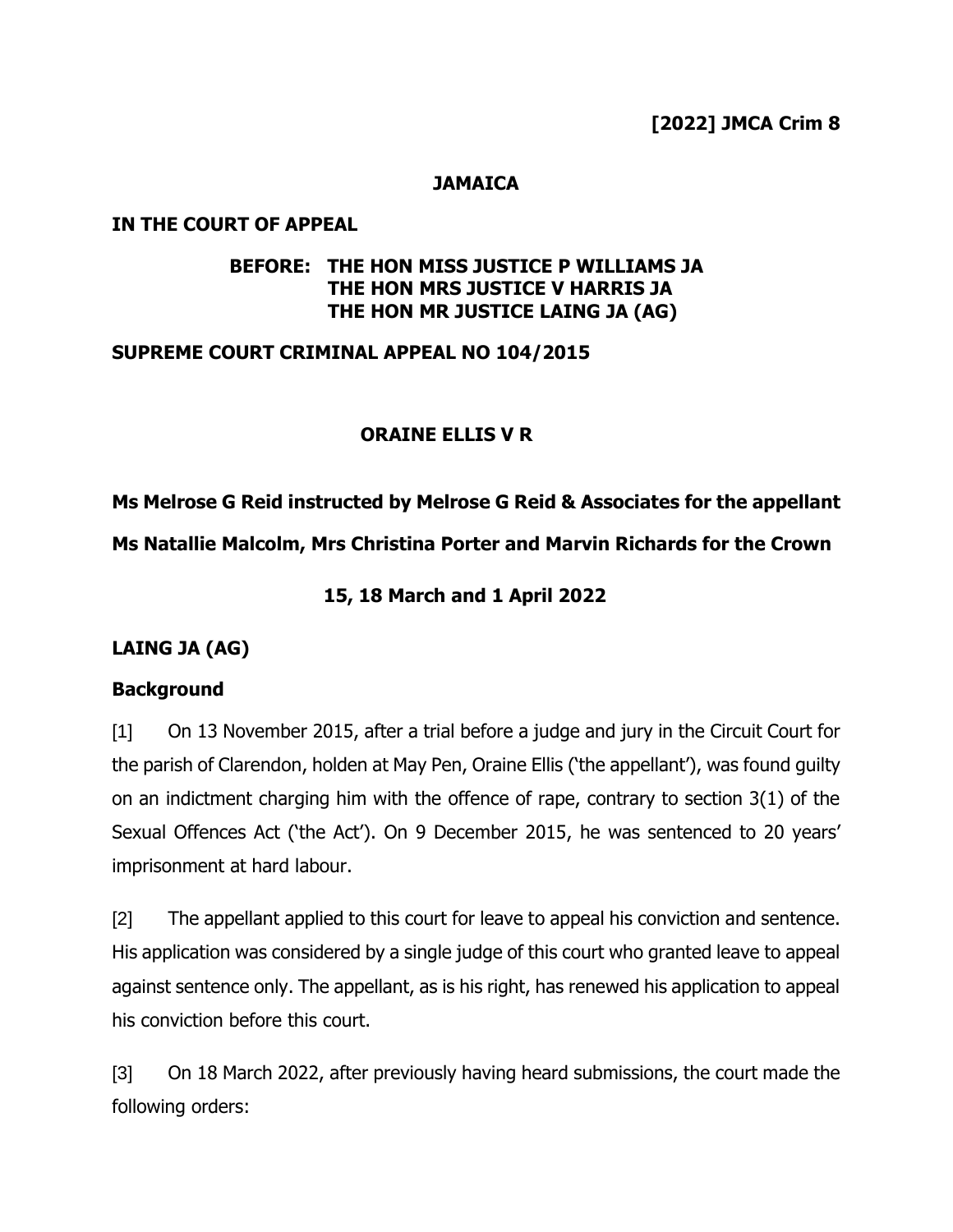- 1. The application for leave to appeal conviction is refused.
- 2. The appeal against sentence is allowed.
- 3. The sentence of 20 years' imprisonment at hard labour is set aside and a sentence of 20 years' imprisonment at hard labour with the stipulation that the appellant serves a period of 13 years' and 11 months' imprisonment at hard labour (with one year and one month on pre-trial remand having been credited) before becoming eligible for parole is substituted therefor.
- 4. The sentence is to be reckoned as having commenced on 9 December 2015.

[4] At that time, we promised to put our reasons in writing. This is a fulfilment of that promise.

### The trial

#### The Crown's case

[5] On Sunday, 29 April 2012, the complainant SE, who was then 15 years old, attended church at Chapelton Road, in the parish of Clarendon. She was with her mother and female cousin. She was crying, and the appellant, who was the preacher at the church, invited her to the altar whilst he was delivering his sermon. The appellant spoke to her, and while praying, he poured olive oil in his hand and rubbed it all over her forehead. He then asked her where her mother was. SE identified her mother, and her mother joined them at the altar. He told SE and her mother that he wished to speak to them after the church service.

[6] At the end of the church service, the appellant again invited SE to the altar, where he asked her a series of questions. These questions were whether she had ever thought about getting baptized, whether she had a boyfriend, and whether she was a virgin. She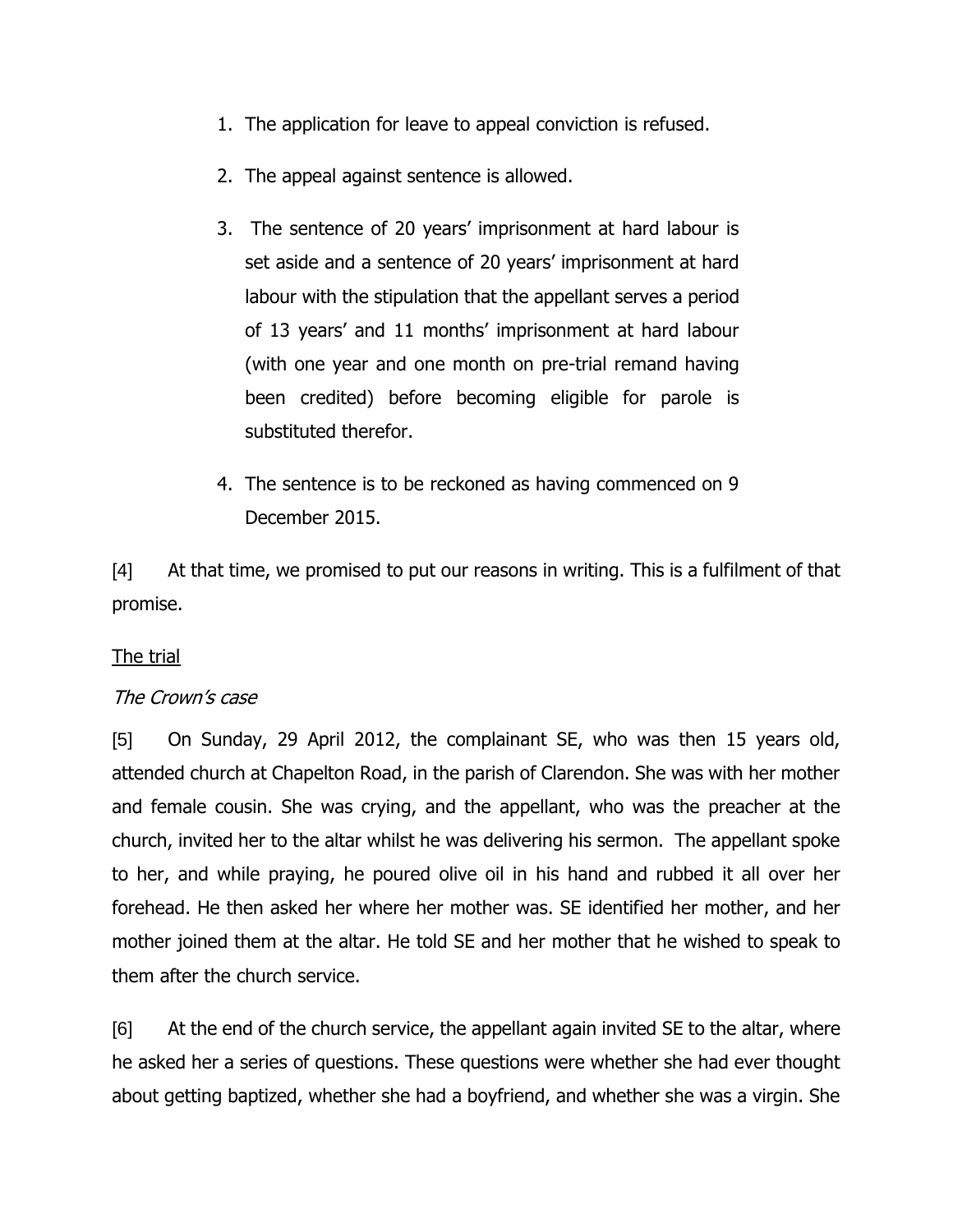answered yes to all three questions. SE returned to the company of her mother. The appellant subsequently joined them. He asked for and was given her telephone number as well as that of her elder sister. He also told SE and her mother they were supposed to attend the night service.

[7] Later that day, SE received a text and attended the night service along with her mother, her cousin and a close family friend, who she referred to as her 'aunt'. Although not a blood relative, we will adopt that characterisation and refer to her as such for purposes of this judgment.

[8] SE documented personal issues she was facing on her laptop and attempted to have the appellant read what she had written. However, on that Sunday night, he told her that he was busy and could not do so that night. He instead invited her to return the following day for counselling if she would not be attending school.

[9] The following morning, sometime after 9:00 am, the appellant telephoned SE and asked whether she was at school. She indicated that she was not. He then told her he was on his way to the church and told her to come there. SE walked to the church and entered the door, which was open. The appellant was then sitting at the pulpit. After they exchanged greetings, the appellant invited her into his office, which was close to the pulpit. She joined him inside the office, and while there, they were both seated at a table. The appellant asked to see the document she had prepared. SE gave him the laptop, and while reading, he complimented her, telling her she was brilliant and noting that there were no grammatical errors.

[10] The appellant then said, "come here". SE went to him while he was still seated at the table, and he hugged her. SE told him to let go of her and used her hand to "press him off". She returned to her seat. At the appellant's invitation, SE again went over to where he was, and he put her to sit in his lap. The appellant kissed her on her lips, and she told him that she felt uncomfortable doing that.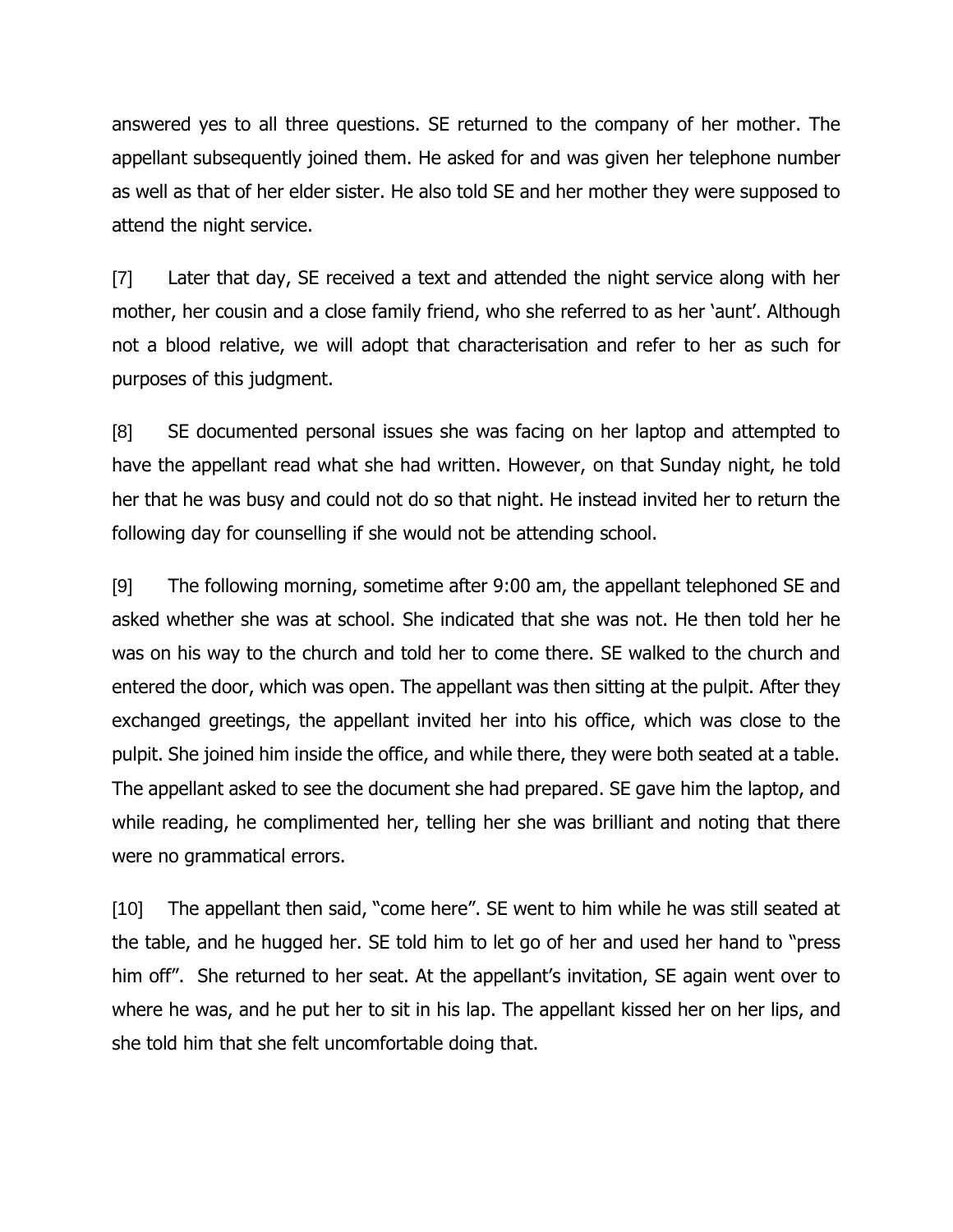[11] SE closed her laptop, and whilst putting it in her bag, the appellant asked her if she would allow him to bless her before she left. She said no. He poured olive oil in his hand and pushed her against the wall. She screamed, "no, no, no" and the appellant said, "nuh seh nutten, mi a tek it easy". He kicked her feet apart, pulled down her pants and underwear, inserted his oiled finger into her vagina. He then removed his finger, inserted his penis and had sex with her while she screamed in pain. He took out his penis, took up a tissue that was on the table and turned his back to SE. She noticed some grey liquid fell on the floor, and the appellant went behind the curtain.

[12] SE pulled up her pants, took up her bag, and was leaving the office when the appellant asked her if she was alright, dragged her by her arm into the office, pulled down her pants and underwear, and had sexual intercourse with her a second time against her will. After he was finished, he took out his penis and inserted his finger inside her vagina. When he removed his finger, SE said she saw blood on his finger. She pulled up her pants and ran.

[13] On her way home, SE stopped at her aunt's house and told her that she was raped by the appellant. Her aunt left her there and later returned with her mother, at which point SE was lying on the floor at the doorway of her aunt's house, crying. She had blood at the back of her pants.

[14] The appellant was accosted while he was on the street in the vicinity of Chapelton Road and Howard Avenue. He was pushed to the ground and his hands and feet bound. While restrained on the ground, the complainant's mother approached him and said, "Pastor ah you preach to we so last night and you rape mi daughter?" to which he did not respond. The police came, and the appellant was handed over to them. He was taken to the May Pen Police Station, where his underwear was taken by the police.

[15] SE, along with her mother, attended the May Pen Police Station, where they made a report. She was taken by the police officers to the church and the room where the event had transpired earlier that day. Rolled-up tissue was observed behind the curtain.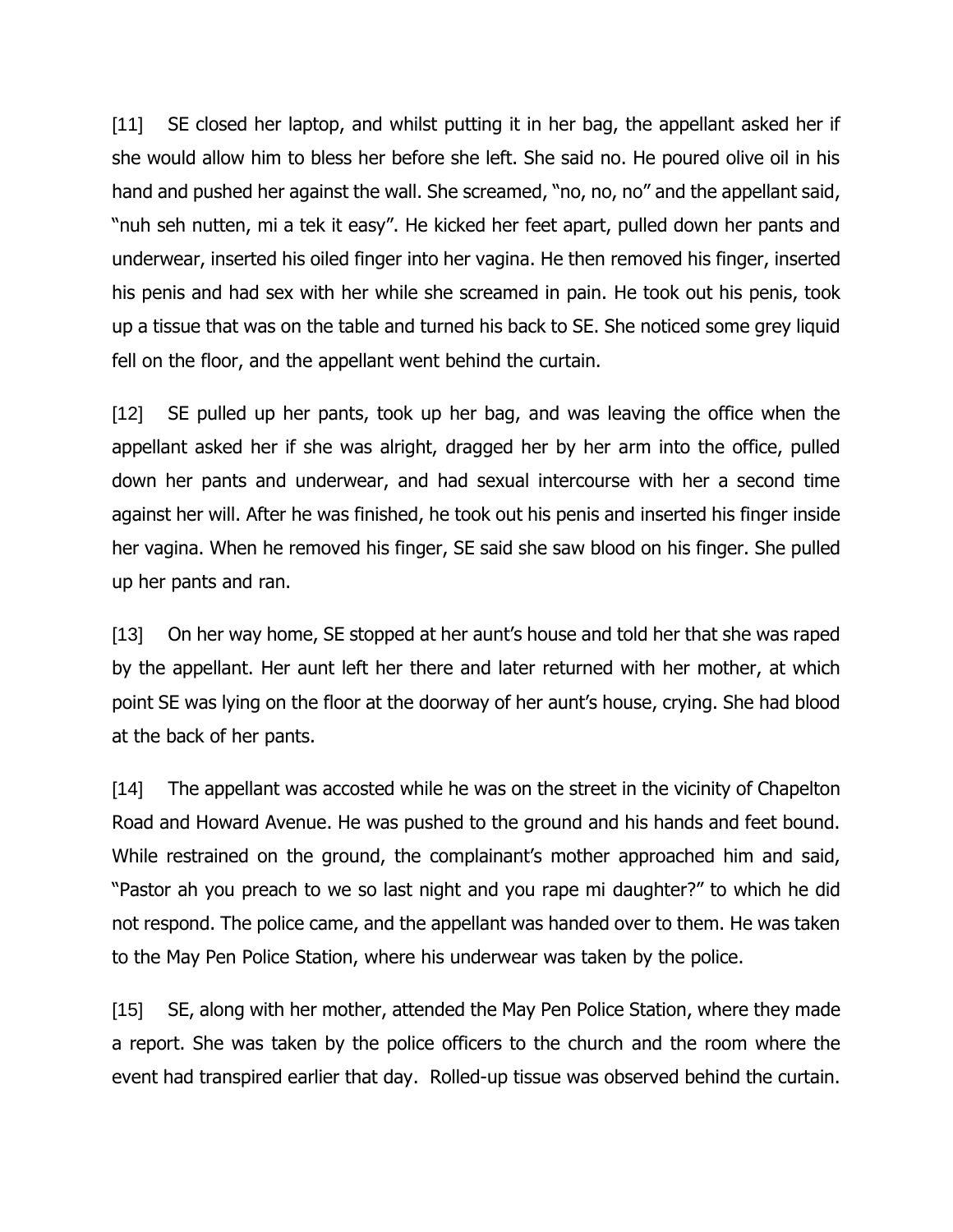She was also taken to the Denbigh Hospital on 30 April 2012, where she was medically examined.

[16] The evidence of the medical doctor who examined SE on 30 April 2012, was that he observed bruising and swelling on the labia majora, which is the outer fold of her vagina. Bruising was also noted to the distal one-third of the vagina, which is the area that is closest to the entrance of the vagina. The examination also revealed that the hymen was ruptured, red and inflamed, and bleeding at three particular positions. This, in the doctor's opinion, was evidence of recent trauma.

### The appellant's unsworn statement

[17] The appellant gave an unsworn statement from the dock in which he denied having sexual intercourse with the complainant. He stated that on Sunday, 29 April 2012, while delivering his sermon, he noticed SE. At the end of the sermon, he asked her for the telephone numbers of her sister, her mother and herself. He sent a text message inviting her to attend church that night.

[18] The following day at about 9:00 am, he returned a missed call to a telephone number indicated on his phone, and it was SE that was at the other end of the line. During the call, she asked if she could stop by the church, and he informed her that it would not be convenient for her to do so, but he would make arrangements. While he was inside the church, SE entered, and after they exchanged greetings, she went to the rostrum. He went outside and made a phone call to ascertain the whereabouts of a young lady who he expected to arrive. He then went inside the church and invited SE to sit inside the makeshift office, which did not have a door but only had a curtain, which he pulled aside.

[19] He read the document that SE had prepared on her laptop and complimented her on her brilliance as the document contained little to no grammatical errors. They spoke, then prayed together, and SE left a few minutes later.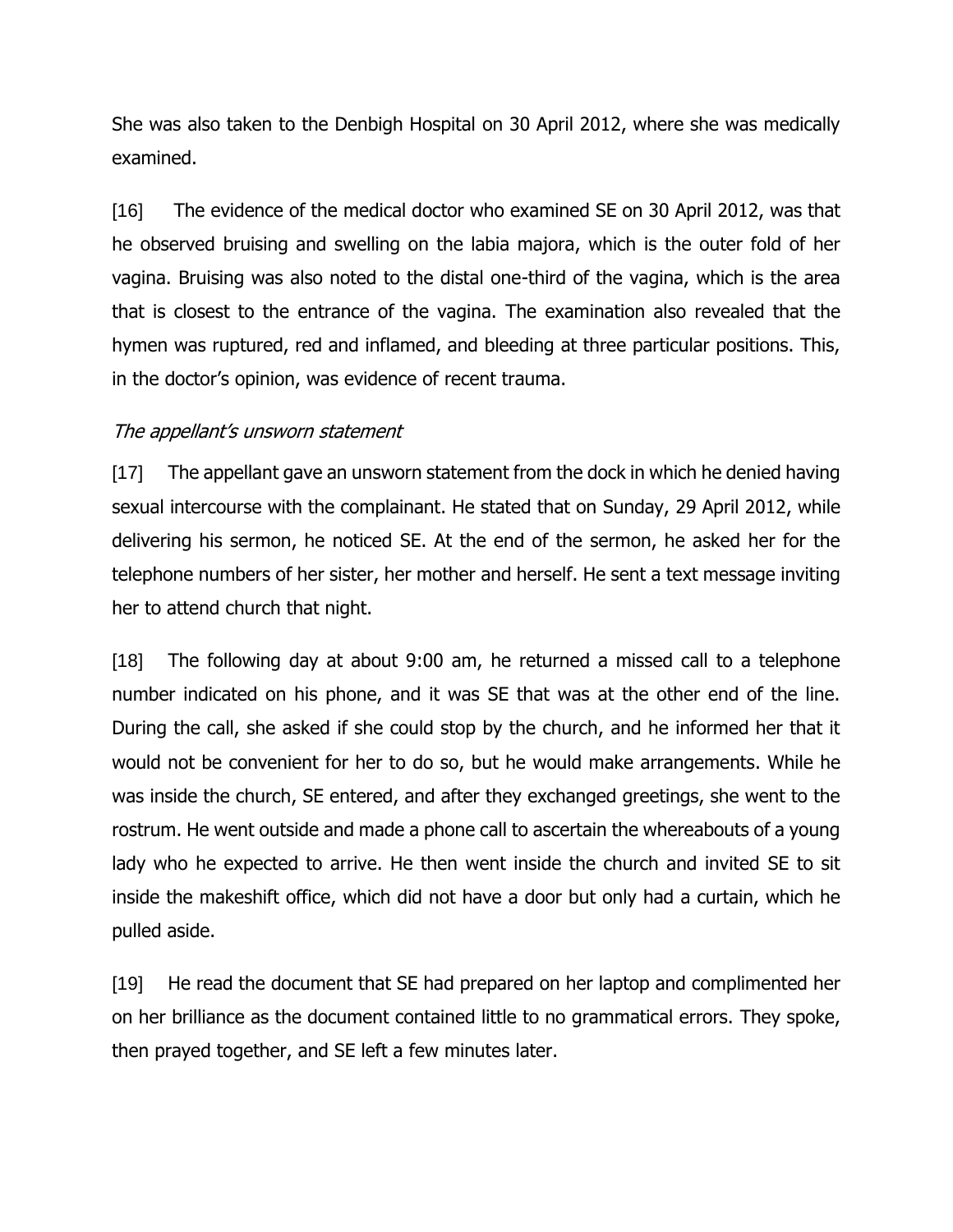[20] The appellant stated that whilst he was at the intersection of Chapelton Road and Howard Avenue, scratching off a phone card which he had just purchased at a church sister's home nearby, he was approached by two men, a woman and child. He was kicked and beaten by one of the men. His belt was removed and used to restrain his hands behind his back, and his shoelace was used to "bound his feet". A crowd also converged. SE's mother approached him while he was on the ground and said, "Pastor ah you rape my daughter", to which he did not respond. He was later taken by police to the May Pen Police Station, where he was charged with the offence of rape, which he denied.

### **The appeal**

### The grounds of appeal

[21] The appellant filed five original grounds of appeal, being "mis-identity by the witness", "lack of evidence", "unfair trial", "conflicting testimonies", "miscarriage of justice", and "sentence".

[22] Ms Melrose Reid, on behalf of the appellant, abandoned ground one, which was mis-identity by the witness. This ground was wisely not pursued, especially considering the concession made by counsel who had appeared in the court below, that identification was not in issue. Ms Reid was permitted by the court to consolidate the remaining grounds in relation to the appellant's conviction. Accordingly, grounds 1 to 4 were subsumed within one ground, being ground five, which is "miscarriage of justice".

### The submissions

[23] The main contention of the appellant under the amalgamated ground is that a sample of his deoxyribonucleic acid ('DNA') was taken from him, and a DNA test was conducted, but the Crown had failed to put those results into evidence. It was posited in the written submissions that DNA evidence could assist in determining whether a person is guilty of an offence or not. That being so, in the instant case, the failure of the Crown to put the DNA results into evidence with all the other evidence resulted in a miscarriage of justice, as this could have exonerated the appellant.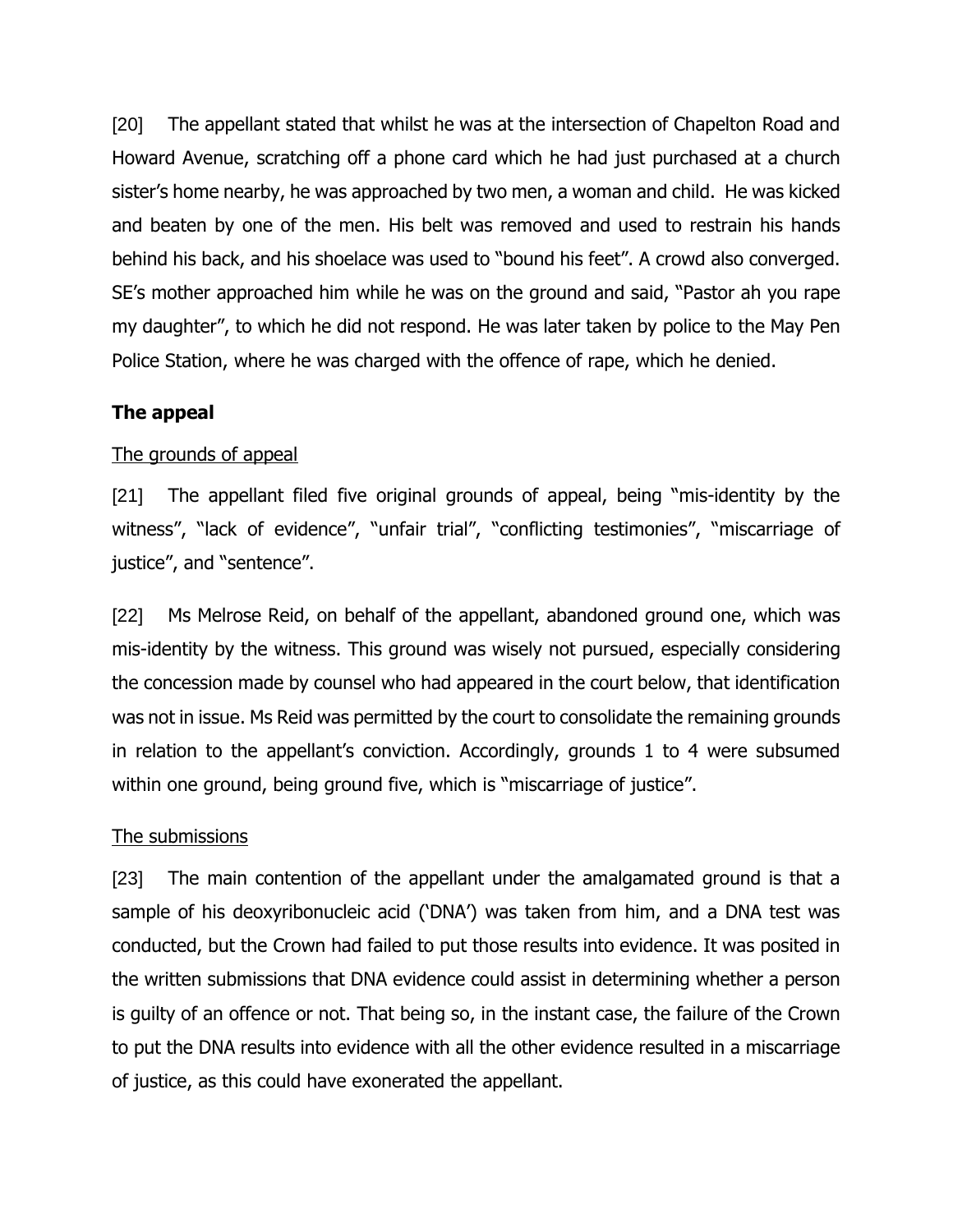[24] During her oral submissions, Ms Reid adopted a more nuanced argument. She conceded that there was no evidence that the DNA evidence exonerated the appellant, but submitted that the prosecutor as a minister of justice was, in any event, obliged to put the DNA evidence into evidence so that the jury could have a full picture of what had transpired. Counsel maintained that this was an accurate statement of the law, even if the DNA evidence was not capable of advancing the case of the Crown or exonerating the appellant.

[25] Counsel relied on the oft-cited authority of **Randall v The Queen** [2002] UKPC 19, a case from the Privy Council which concerned an appeal from the Court of Appeal of the Cayman Islands, where the Privy Council emphasised the point that the duty of prosecuting counsel is not to obtain a conviction at all costs but to act as a minister of justice.

[26] It was submitted by Crown Counsel, Mrs Porter, that full disclosure was made to the defence of the scientific evidence obtained as a result of the investigation. The Crown did not serve a notice to adduce the DNA evidence, nor was the name of any witness from whom evidence relating to DNA would have been adduced listed at the back of the indictment. Accordingly, there would have been no legitimate expectation on the part of the defence for the Crown to have presented such evidence for admission during the trial.

[27] It was also contended by the Crown that, in such circumstances, where the prosecution had clearly fulfilled its duty of disclosure, it would have been open to the defence to utilise the DNA evidence if it was of the view that it could have advanced its case.

[28] In further submissions on the ground of miscarriage of justice, it was contended by Mrs Porter that the learned judge's summation cannot be impeached as she gave adequate directions to the jury. She also outlined in clear and unequivocal terms the relevant areas of the law, including the ingredients of the offence and how the jury should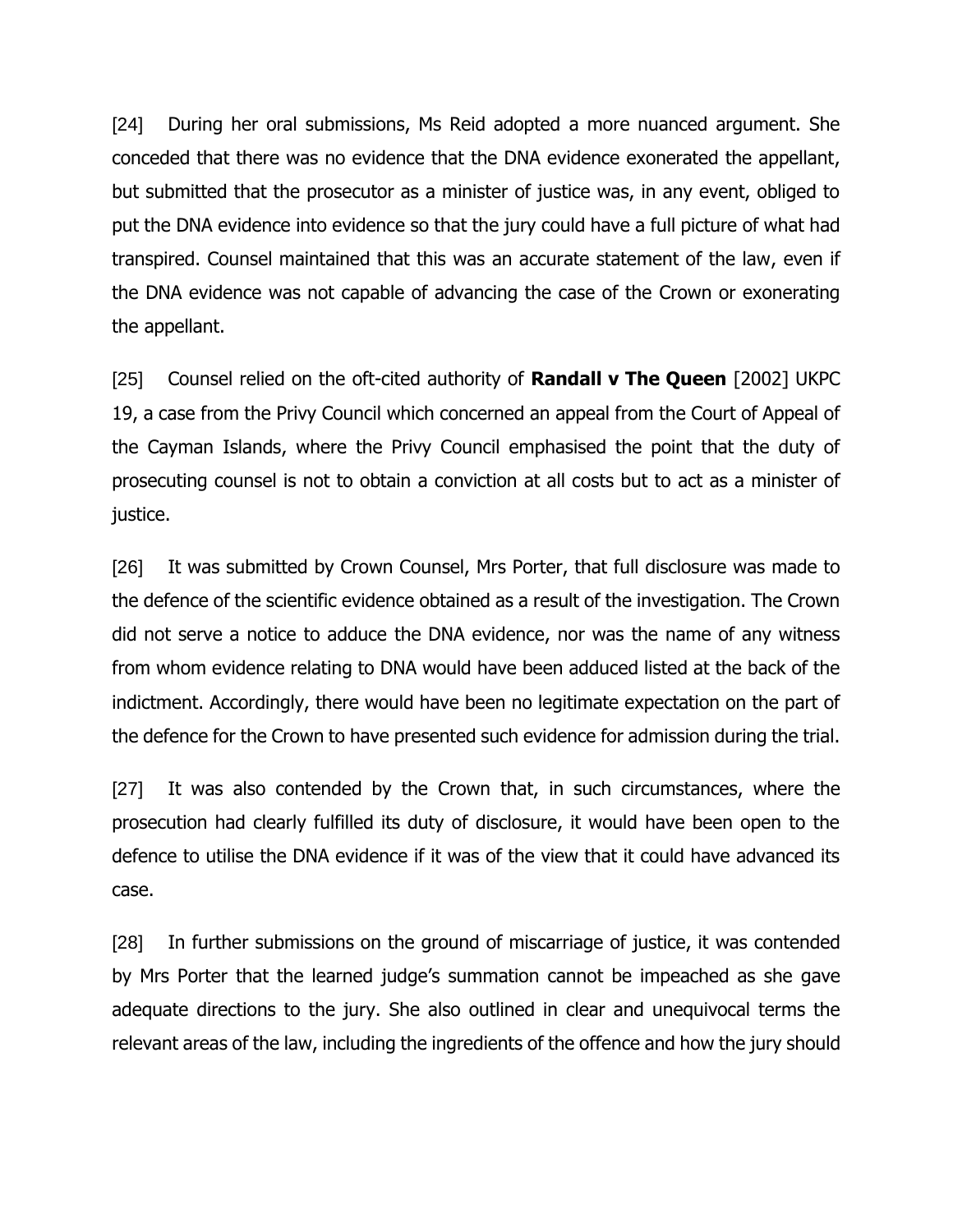assess the credibility of witnesses. Specific directions on inferences, inconsistencies, contradictions and discrepancies were also alluded to by the learned judge.

[29] To summarise, Crown Counsel submitted that there was a clear evidential basis for the verdict, which was returned by the jury and accordingly, the amalgamated ground as prayed should fail.

#### **Discussion**

[30] In **Randall v R,** the Board adopted and agreed with the description of a prosecutor's role in a criminal matter as was elucidated by Rand J in **Boucher v The Queen** (1954) 110 Can CC 263, 270, a case emanating from the Supreme Court of Canada. At paragraph 10, Lord Bingham of Cornhill, in delivering the judgment of the Board, stated as follows:

> "It cannot be over-emphasised that the purpose of a criminal prosecution is not to obtain a conviction; it is to lay before a jury what the Crown considers to be credible evidence relevant to what is alleged to be a crime. Counsel have a duty to see that all available legal proof of the facts is presented: it should be done firmly and pressed to its legitimate strength, but it must also be done fairly. The role of prosecutor excludes any notion of winning or losing; his function is a matter of public duty than which in civil life there can be none charged with greater personal responsibility. It is to be efficiently performed with an ingrained sense of the dignity, the seriousness and the justness of judicial proceedings."

[31] This case does not support the assertion by the appellant that in his role as a minister of justice, a prosecutor has an obligation to put into evidence whatever documents or statements he possesses which is of evidential and probative value to the defendant.

[32] Whereas it cannot be gainsaid that prosecutors are ministers of justice, the prosecution has a significantly different role from that of defence counsel within the judicial process and, in particular, a trial. The primary objective of the prosecution is to present a case that conveys the guilt of the accused beyond reasonable doubt, and the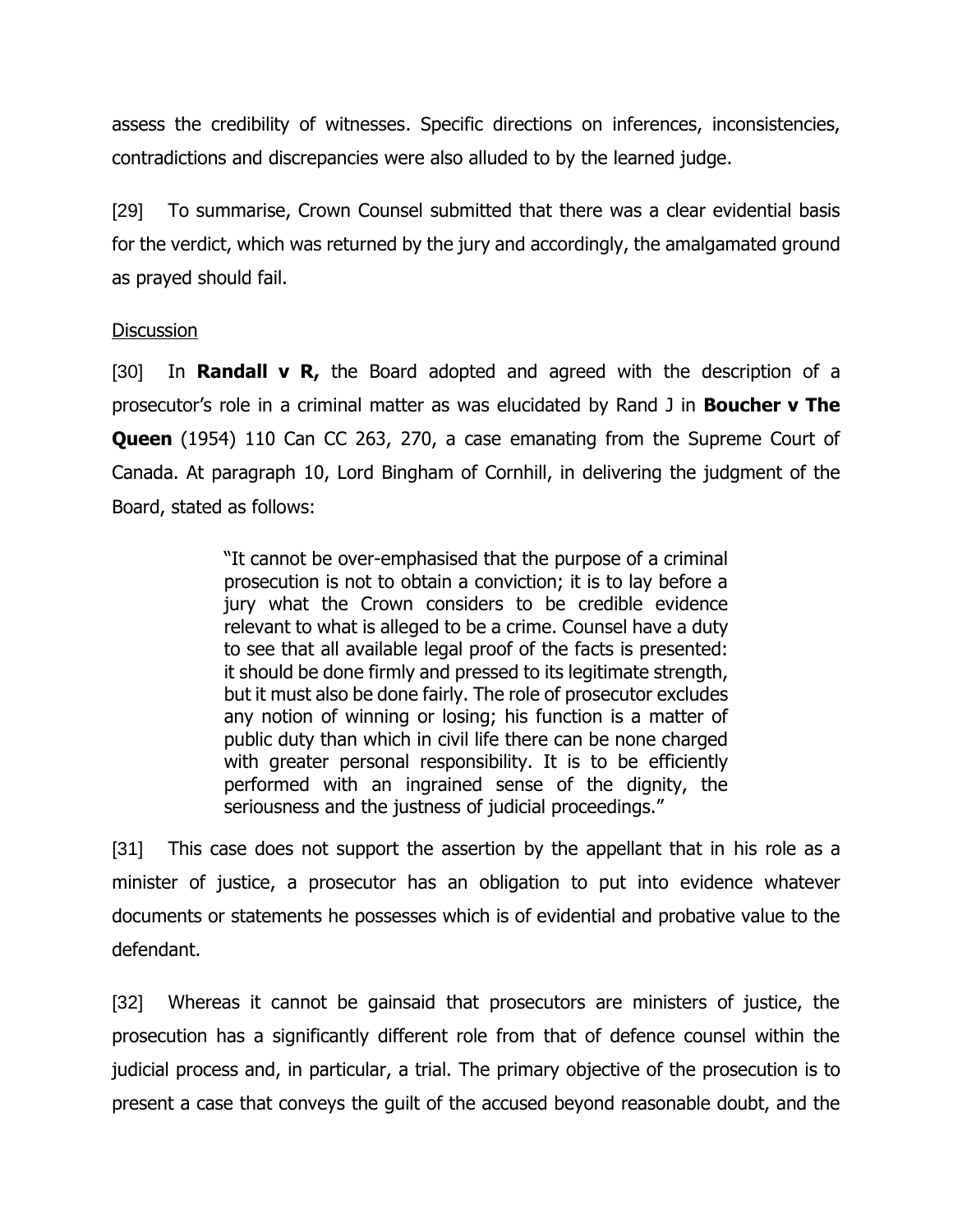objective of the defence is to cast reasonable doubt upon that case advanced by the prosecution.

[33] In the case of **R v Richardson** (1993) 98 Cr App Rep 174, the prosecution served witness statements on the defence as unused material. None of the unused material was utilised by the prosecution at the trial. The appellant was convicted of murder and appealed against his conviction on the ground that the prosecution ought to have adduced that evidence. The court held that to have requested the prosecution to call those witnesses would in effect have required them to act as both prosecution and defence. On that basis, the appeal was dismissed. It was also noted by the court that the defendant had the opportunity to call the witnesses as part of its case (and more importantly, for purposes of the instant case) the court held that it was unclear what benefit the appellant would have received by a cross-examination of the witnesses whom the appellant argued should have been called.

[34] Ultimately, the issue is always one of fairness. We are in agreement with the submissions of the Crown that, as far as the DNA evidence is concerned, the prosecution had discharged any obligation it was under by disclosing such material to the defence, thereby availing the defence of the opportunity to utilise such evidence as it saw fit.

[35] We are cognisant of the fact that the defence at times finds it difficult to call witnesses or utilise materials because it may be detrimental to its case. However, on the particular facts of this case, there is no support for an argument that the DNA result was capable of supporting or casting doubt on the case for the prosecution where the sole issue was that of credibility. Additionally, Ms Reid was unable to demonstrate to us what benefit, if any, the appellant would have received by a cross-examination of any witness called by the prosecution in respect of DNA evidence. In the circumstances, we find that there was no unfairness to the appellant by the course adopted by the prosecution.

[36] Furthermore, the fact that no DNA evidence was presented to the jury would not have been in and of itself prejudicial to the appellant, even if the jurors anticipated such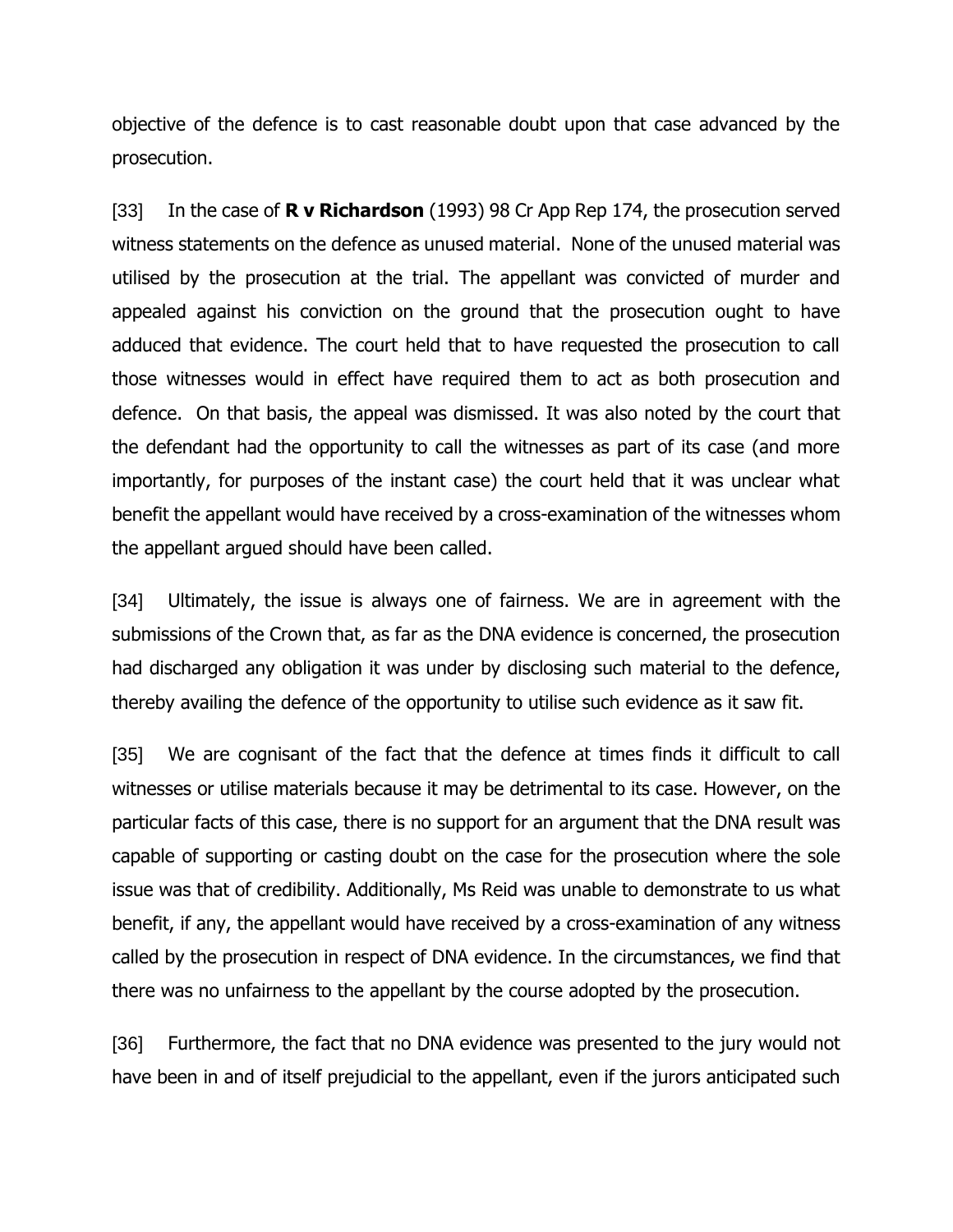evidence. The directions of the judge, although not expressly addressing the absence of DNA evidence, had the effect of assisting the jury in the event that they anticipated hearing such evidence and/or harboured any questions in relation to that scientific evidence. The learned judge, in her summation, prudently referred to the evidence of the appellant's underwear being collected and advised the jury not to speculate as to what happened to the underwear.

[37] We are, therefore, of the view that this complaint of the failure of the Crown to adduce DNA evidence is not supported by the authorities, and the amalgamated ground is without merit.

## **Sentence**

[38] The appellant has dissected this ground into five subheadings as follows:

"(A). The [learned judge] has misinterpreted the Law when she said that 15 years is only deserving for people who pleaded guilty, and therefore was of the misguided opinion that she was unable to impose the mandatory minimum of 15 years.

(B). The [learned judge] erred in not stipulating a specific period before which the Appellant shall become eligible for parole.

(C). The [learned judge] erred in not requesting a Social Enquiry Report (SER), in order to assist her in sentencing.

(D). The [learned judge] failed to show how the Good Character of the Appellant assisted him in his sentence.

(E). The [learned judge] failed to estimate arithmetically how she arrived at the sentence of 20 years."

### Appellant's submissions

[39] For ease of reference, the submissions of Ms Reid can be summarised as follows: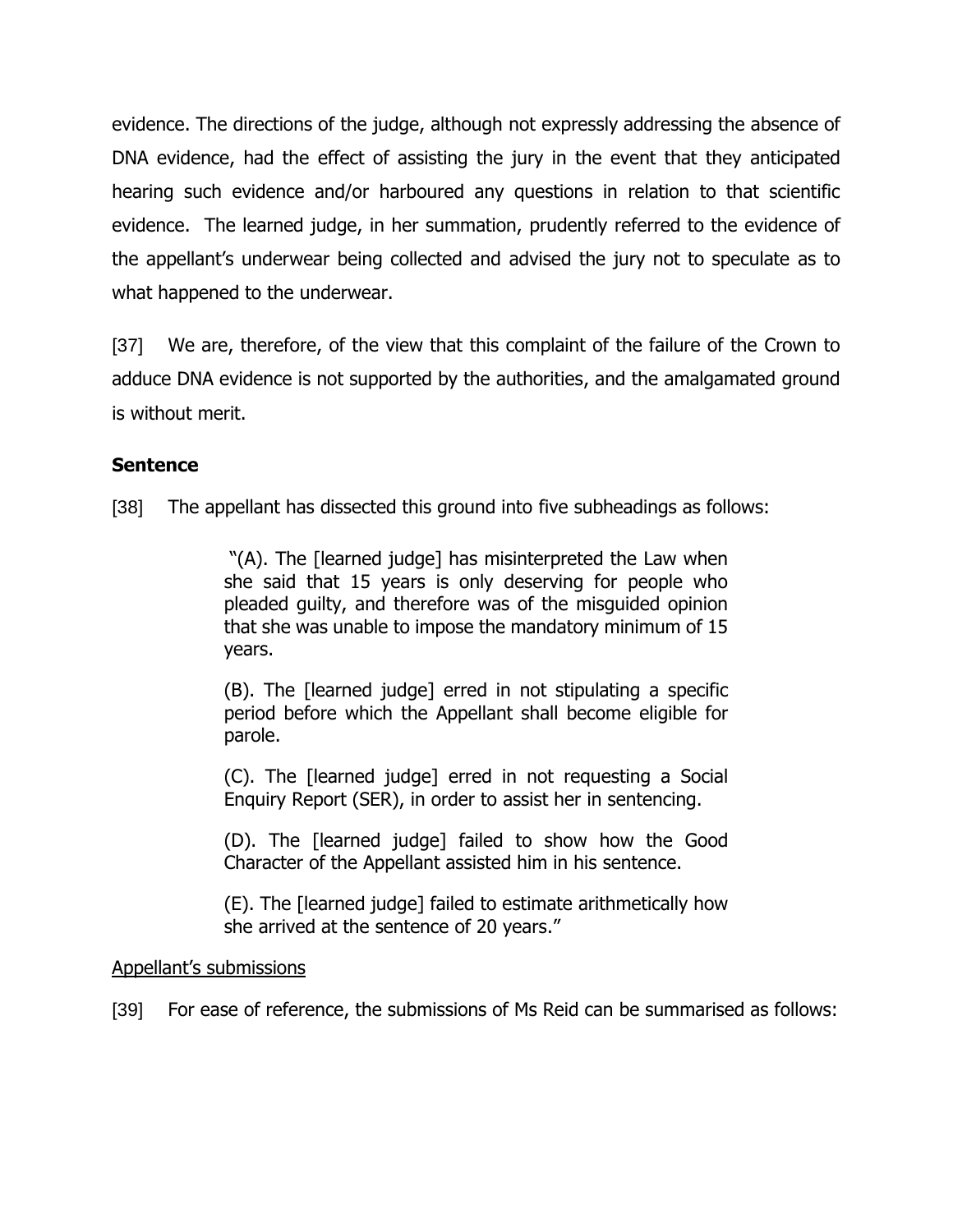- (i) It is not stated anywhere in the relevant legislation that only persons who have pleaded guilty are deserving of the mandatory minimum.
- (ii) The learned judge erred in law when she failed to act in accordance with section 6(2) of the Sexual Offences Act, which required her to specify the period the accused shall serve before becoming eligible for parole.
- (iii) It can be deduced from sections  $5(1)$  and  $5(2)$  of the Probation of Offenders Act that a Social Enquiry Report ('SER') is a requirement of sentencing. Counsel identified a number of virtues of the SER and submitted that the learned judge fell into error when she failed to obtain a SER which could have assisted her in reaching an appropriate sentence for the appellant.
- (iv) The learned judge did not demonstrate numerically how she took into consideration the positive attributes of the appellant that was tendered into evidence by his character witnesses.
- (iv) It was also contended by Ms Reid that during the commission of the offence, no weapon was used by the appellant.

[40] In light of concessions by the Crown in respect of subheadings (A) and (B), Ms Reid firstly addressed the court on subheading (C), which dealt with the failure of the judge to have obtained a SER.

[41] Counsel Ms Reid argued that the information that usually comprises the SER is more extensive and captures a "broader spectrum" than the evidence elicited from a character witness during the trial. Counsel commended a number of cases to the court,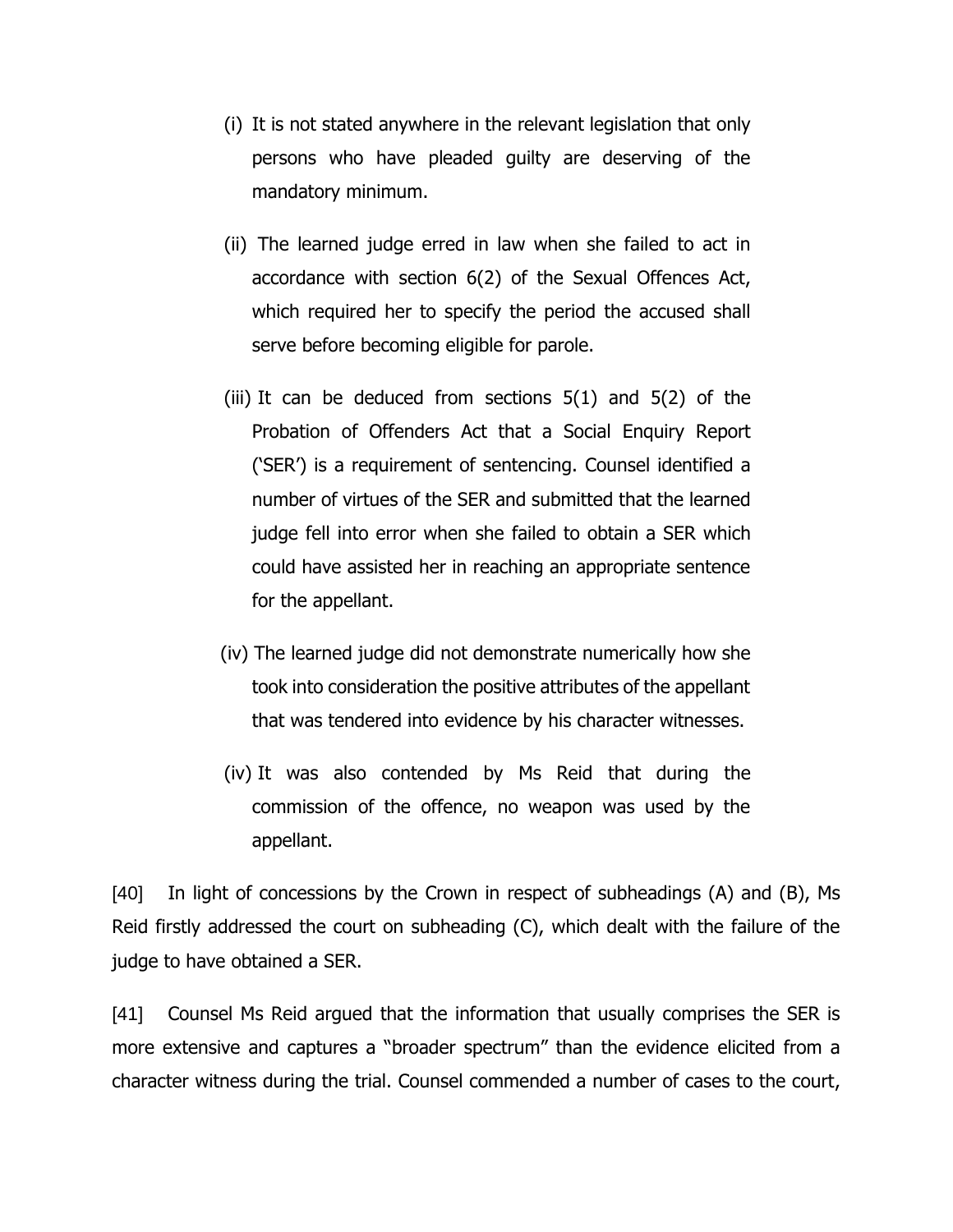including **R v Errol Campbell** (1974) 12 JLR 1317, which she submitted demonstrates the value of a SER.

[42] Ms Reid accepted that counsel representing the accused in the court below declined the invitation of the judge to have a SER prepared. She posited that ultimately it was a matter for the judge's discretion, and by making that enquiry of counsel and honouring his wish, the learned judge had divested her responsibility to counsel to the prejudice of the appellant.

[43] In respect of subheading (D), Ms Reid emphasised the point that although the learned judge acknowledged that she was taking into consideration the appellant's good character, she did not demonstrate mathematically how she arrived at the sentence. She further contended that unless this was done, it would be impossible to determine if it, in fact, redound to the appellant's benefit.

[44] The overarching point on which Ms Reid concentrated was subheading (E), which was that the learned judge failed to state arithmetically how she arrived at the sentence of 20 years' imprisonment. For this point, counsel relied on a number of cases, including **Meisha Clement v R** [2016] JMCA Crim 26 and the approach suggested therein.

[45] In concluding, counsel Ms Reid urged the court to impose a sentence of 15 years' imprisonment, with a stipulation that the appellant serves 10 years' imprisonment before being eligible for parole.

### Crown's submissions

[46] The Crown acknowledged that the learned judge would not have had the benefit of the Sentencing Guidelines for Use by Judges of the Supreme Court of Jamaica and the Parish Courts, December 2017 ('the Sentencing Guidelines') or cases such as **Meisha Clement v R** and **Daniel Roulston v R** [2018] JMCA Crim 20 which have dictated the guiding principles to be applied when sentencing an offender. It was submitted that, nevertheless, common law guidance was in existence at the time of sentencing and the methodology employed by the learned judge was not in accordance with those well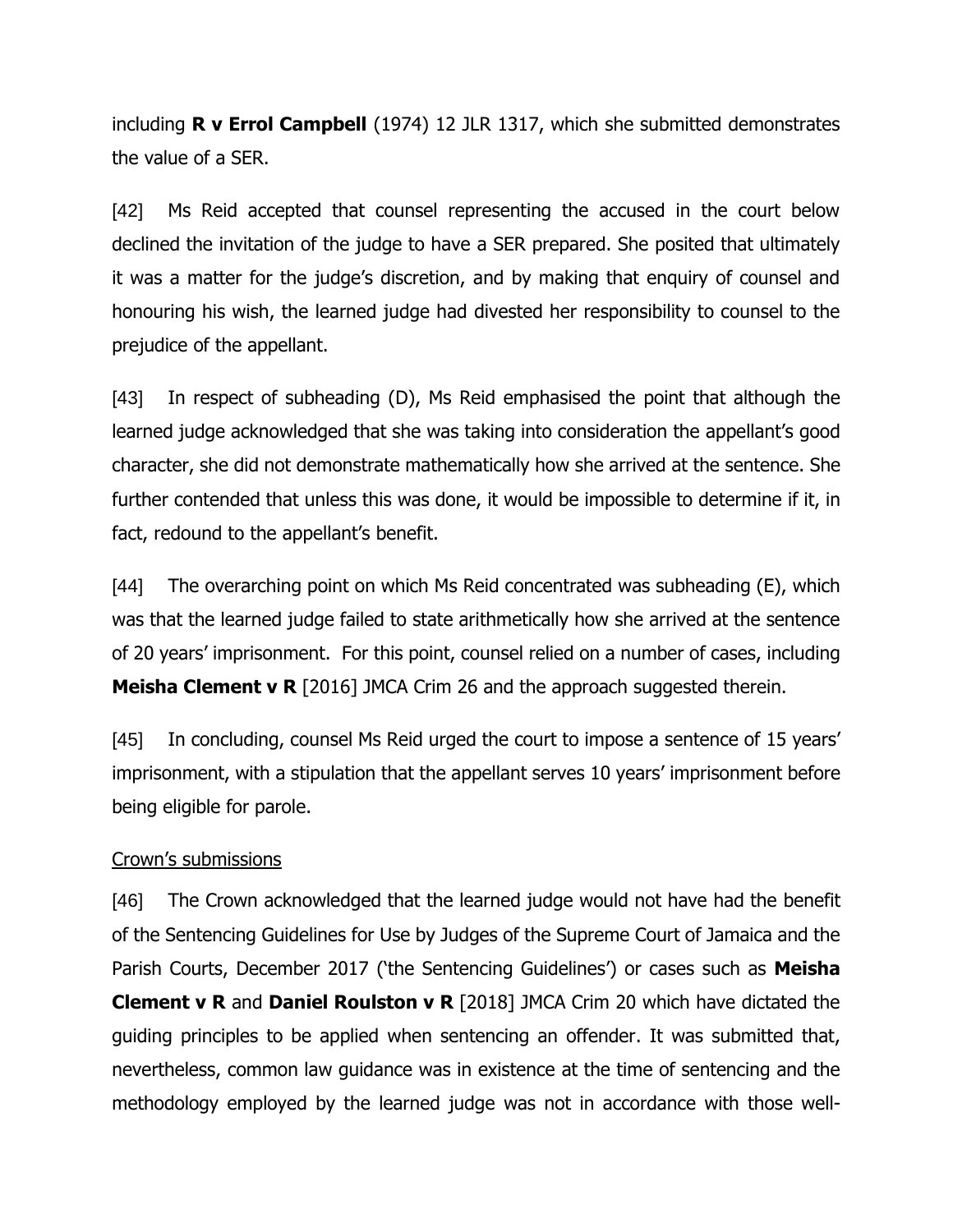established principles. For that reason, it was graciously conceded by the Crown that to the extent that the learned judge departed from the required methodology, the process was flawed, and this court would be entitled to treat afresh with the matter of sentencing.

[47] As it relates to the learned judge's failure to request a SER, Mrs Porter noted that the case of **Michael Evans v R** [2015] JMCA Crim 33 highlights the utility of these reports but also expressly states that the failure to obtain one will not invalidate the sentence. Furthermore, there are some instances where the defendant or his counsel may opt not to have one, and the instant case is such an example.

[48] In addressing, the reasonableness of the sentence alluded to by Ms Reid, the Crown identified the following as aggravating factors:

- (a) The betrayal of trust by the appellant in taking advantage of the access he had to SE in order to commit the offence.
- (b) The fact that SE was 15 years of age and a virgin at the time of the offence.
- (c) The appellant had a previous conviction for carnal abuse, a relevant offence for which he served a custodial sentence of four years.
- (d) The offence was committed on the compound of the church.
- (e) Personal violence was used.
- (f) The offence was premeditated.
- (g) The prevalence of the offence of rape.

[49] These factors, as listed, Mrs Porter stated, would increase the sentence from 15 years to 22 years. She submitted that the mitigating factors would be the appellant's good character and extensive work in the church, which would reduce the figure to 21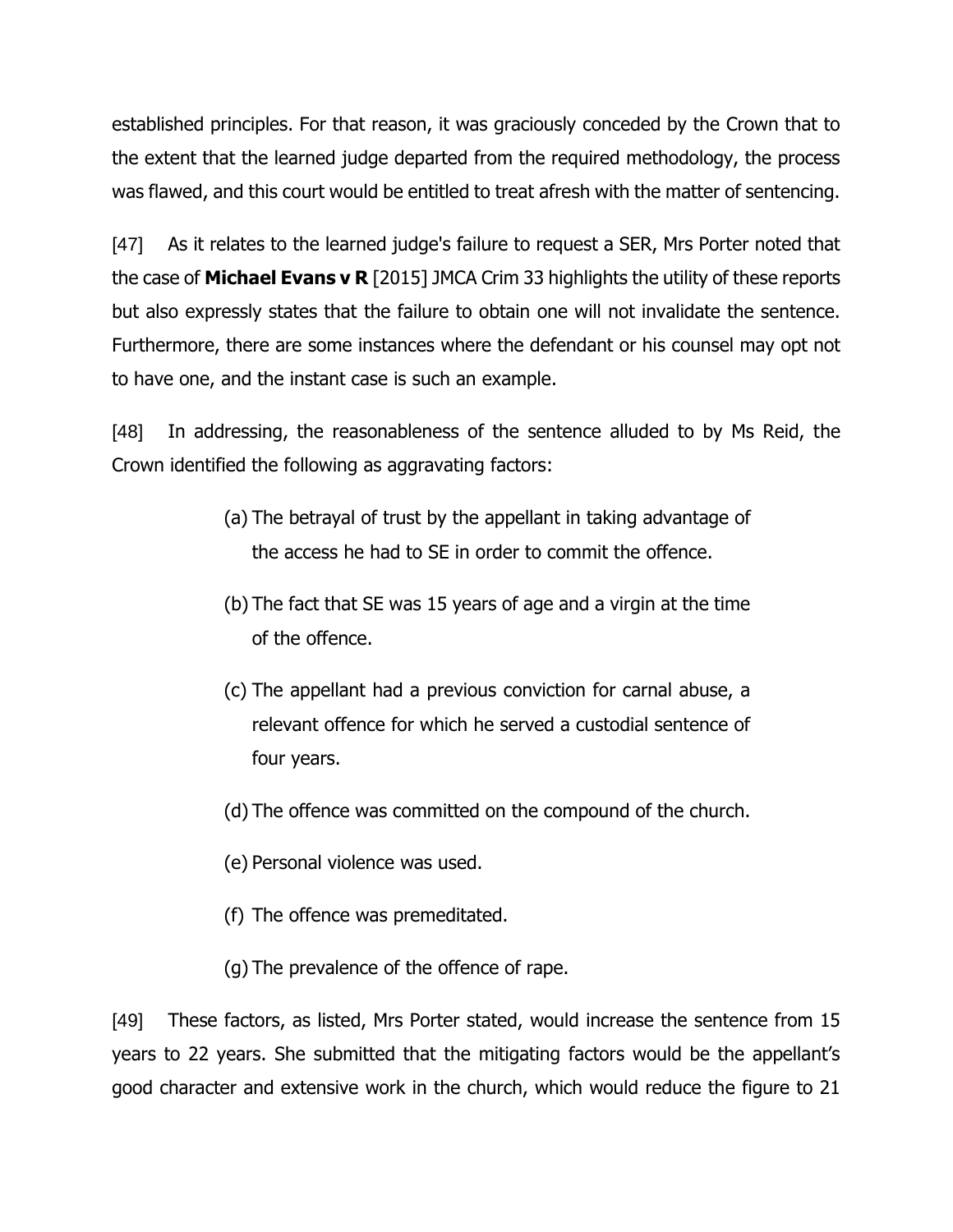years. This would be further reduced by one year and one month for the time spent in custody while on remand, resulting in a figure of 19 years and 11 months' imprisonment with the stipulation that he serves 15 years before being eligible for parole.

### **Discussion**

[50] In assessing the importance of the SER during the sentencing process and the failure of the learned judge to request one, we note the judgment from this court in **Michael Evans v R** in which McDonald-Bishop JA made the following observations at paragraph [9]:

> "[9] We do recognize the utility of social enquiry reports in sentencing and cannot downplay their importance to the process. Indeed, obtaining a social enquiry report before sentencing an offender is accepted as being a good sentencing practice. John Sprack in A Practical Approach to Criminal Procedure, tenth edition, page 395, paragraph 20.33, in his discussion of the provisions of the Powers of Criminal Courts (Sentencing) Act 2000, as they relate to the use of presentencing reports in the UK, noted:

> > 'Even if there is no statutory requirement to have a [social enquiry] report, the court may well regard it as good sentencing practice to have one, particularly if it is firmly requested by the defence. Nevertheless, even where the obtaining of a pre-sentence report is 'mandatory', the court's failure to obtain one will not of itself invalidate the sentence. If the case is appealed, however, the appellate court must obtain and consider a pre-sentence report unless that is thought to be unnecessary.'''

[51] It is worth mentioning that in **Michael Evans v R**, the court observed that it could not have been said that the learned judge had denied an application for a SER to be obtained because there was nothing in the record that indicated that defence counsel had made such an application. However, even in the absence of any mandatory requirement or request from defence counsel, the court could have ordered one of its own volition and in its own discretion. Accordingly, the issue, in that case, was whether the learned judge erred in principle by his failure to obtain a SER in the circumstances of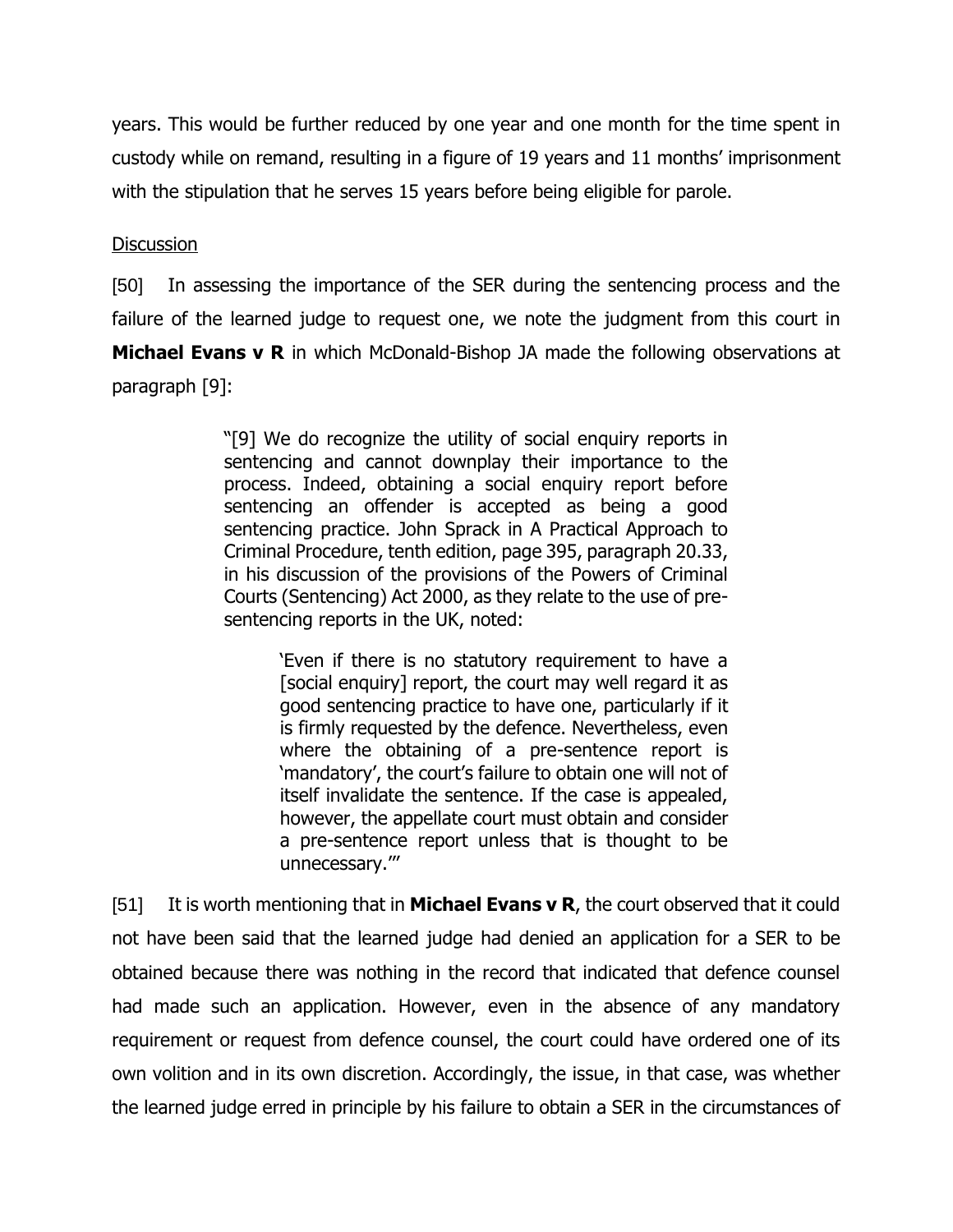that case, rendering the sentences manifestly excessive (see **Michael Evans v R**, paragraph [10]).

[52] In the instant case, not only was there no request by counsel for the appellant for a SER, but there was a positive refusal to have one requested when the learned judge made an enquiry. The relevant exchange is extracted from the transcript at page 57 as follows:

> "Mr. REECE: If it pleases you, m'lady, we will postpone sentence until the 25<sup>th</sup> of November.

HFR LADYSHIP: The 25<sup>th</sup> of November.

MR. REECE: Just a moment, m'lady.

HER LADYSHIP: Yes, Mr. Reece

MR. REECE: Thank you

HER LADYSHIP: You wish a report in the matter?

MR. REECE: No, m'lady.

HER LADYSHIP: So it's just for the antecedent on the 25th?

MR. REESE: And any witnesses if we have."

[53] In the absence of a SER, the learned judge nevertheless acknowledged the evidence of the appellant's character witness, Reverend Sonia Seivwright, as to the appellant's leadership qualities and his contribution to the church. The learned judge noted:

> "So you are someone in the general scheme of things, who has a valuable contribution to make. Those things are to be taken into account, of course, because it is admirable when youth exhibits those qualities and so I will take that into account in the sentencing process, because it is important."

[54] It was also disclosed on the evidence of Reverend Seivwright that the church community had not abandoned the appellant and stood ready to give him support. The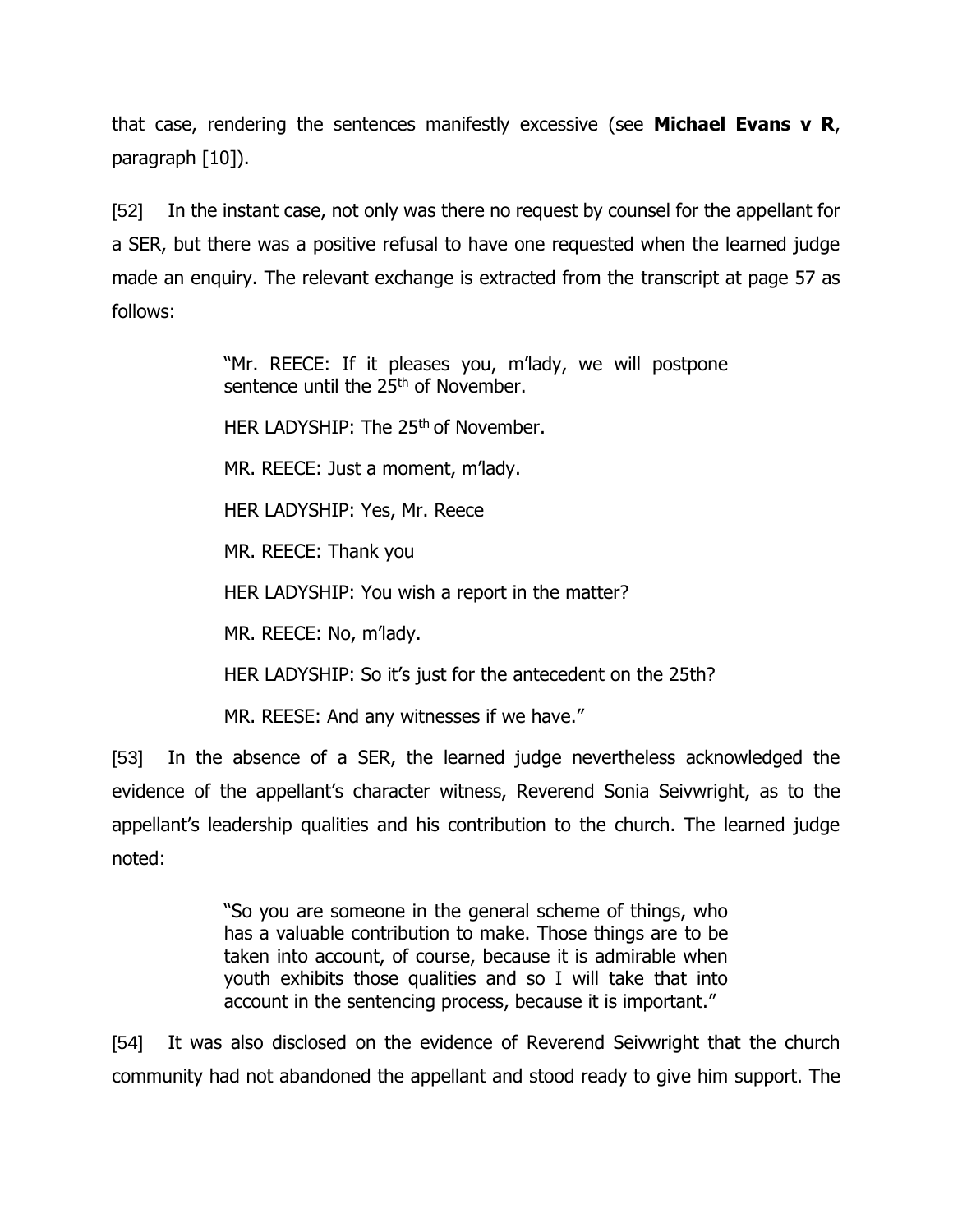learned judge, therefore, had before her, in substance, the positive feedback which one could have reasonably expected to be found in a SER had one been ordered. It is, therefore, our firm view that the failure of the learned judge to have obtained a SER was not an error in principle, which rendered the sentence excessive.

[55] In determining whether the sentence is manifestly excessive, we are guided by section 14(3) of the Judicature (Appellate) Jurisdiction Act, which provides that:

> "On an appeal against sentence the Court shall, if they think that a different sentence ought to have been passed, quash the sentence passed at the trial, and pass such other sentence warranted in law by the verdict (whether more or less severe) in substitution therefor as they think ought to have been passed, and in any other case shall dismiss the appeal."

[56] Due consideration must be given to the authority of **R v Kennett Ball** (1951) 35 Cr App R 164, at page 165 and the principles espoused therein, which have been repeatedly referred to by this court, that:

> "In the first place, this Court does not alter a sentence which is the subject of an appeal merely because the members of the Court might have passed a different sentence. The trial Judge has seen the prisoner and heard his history and any witnesses to character he may have chosen to call. It is only when a sentence appears to err in principle that this Court will alter it. If a sentence is excessive or inadequate to such an extent as to satisfy this Court that when it was passed there was a failure to apply the right principles, then this Court will intervene."

[57] It is common ground between the parties that the learned judge did not employ the sentencing methodology suggested in cases such as **Meisha Clement v R** and **Daniel Roulston v R**, and, as a consequence, it was not sufficiently demonstrated how she had arrived at the sentence imposed. For that reason, the learned judge erred in principle in sentencing the appellant. Therefore, it is the responsibility of this court to determine the appropriate sentence that ought to have been imposed after applying the relevant principles. We agree that this position is correct in law.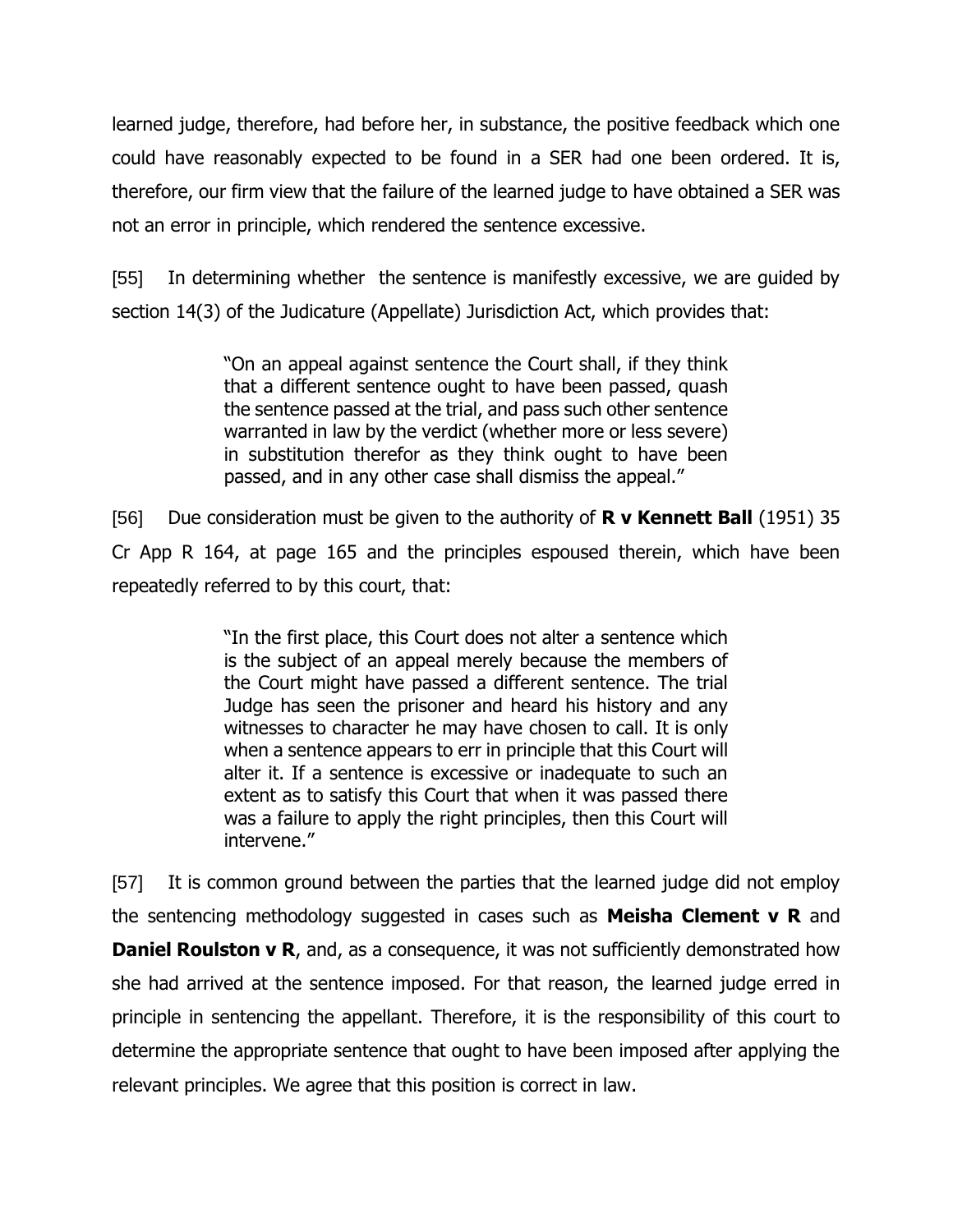[58] In **Meisha Clement v R**, at paragraph [43], Morrison P, in delivering the judgment of the court, detailed the task to be undertaken by the court in imposing a sentence:

> "[43] On an appeal against sentence, therefore, this court's concern is to determine whether the sentence imposed by the judge (i) was arrived at by applying the usual, known and accepted principles of sentencing; and (ii) falls within the range of sentences which (a) the court is empowered to give for the particular offence, and (b) is usually given for like offences in like circumstances. Once this court determines that the sentence satisfies these criteria, it will be loath to interfere with the sentencing judge's exercise of his or her discretion."

[59] These principles have been affirmed and adopted in a number of cases by this court, and in **Daniel Roulston v R**, McDonald-Bishop JA, at paragraph [17], indicated that the following approach and methodology is to be employed:

"a. identify the sentence range;

b. identify the appropriate starting point within the range;

c. consider any relevant aggravating factors;

d. consider any relevant mitigating features (including personal mitigation);

e. consider, where appropriate, any reduction for a guilty plea;

f. decide on the appropriate sentence (giving reasons); and

g. give credit for time spent in custody, awaiting trial for the offence (where applicable)."

[60] It is not disputed that although the learned judge correctly identified the appropriate sentence range as being between 15 years' imprisonment and life imprisonment, she did not state a starting point. In **Meisha Clement v R** at paragraph [29], Morrison P offered the following quidance: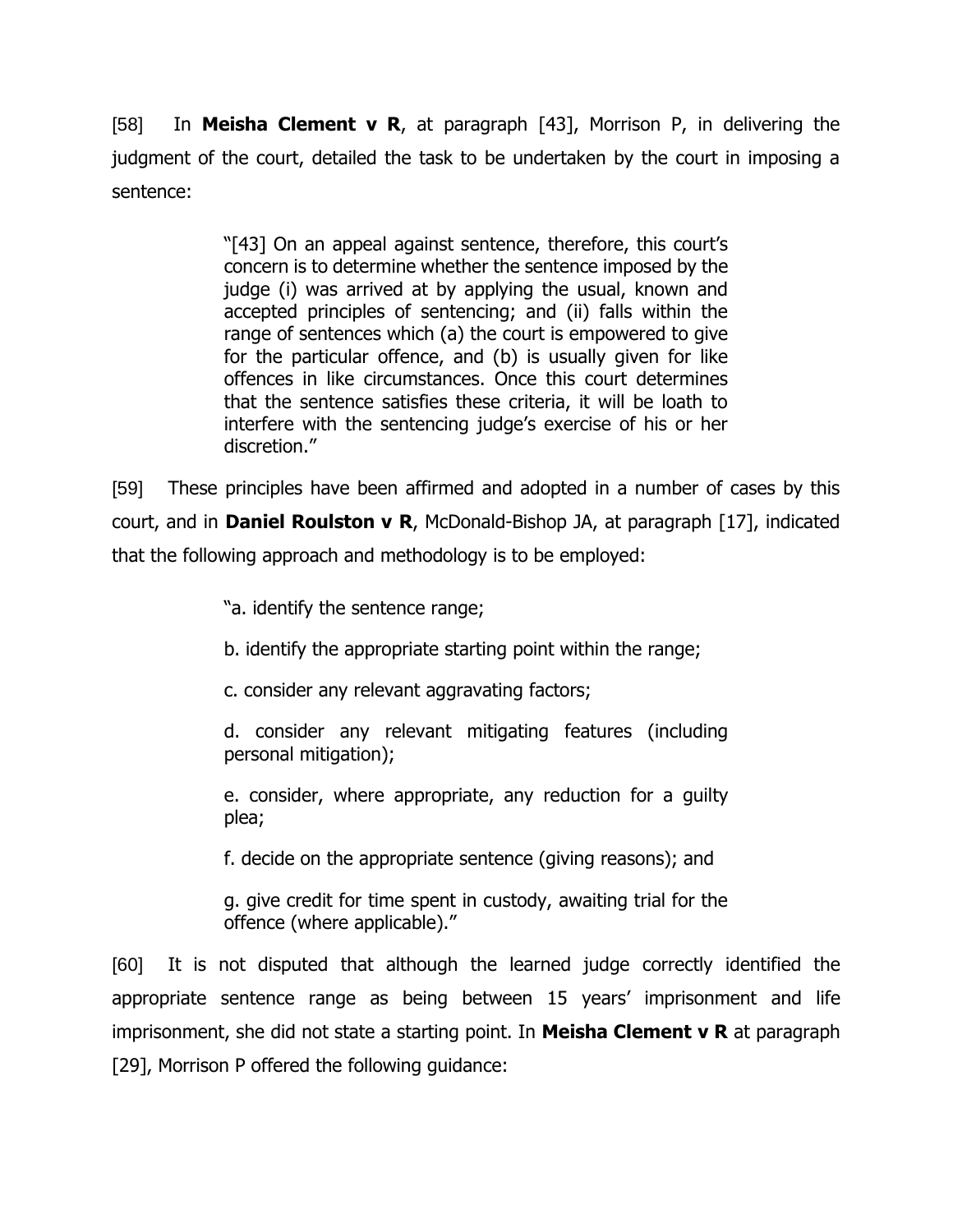"[29] But, in arriving at the appropriate starting point in each case, the sentencing judge must take into account and seek to reflect the intrinsic seriousness of the particular offence. Although not a part of our law, the considerations mentioned in section 143(1) of the United Kingdom Criminal Justice Act 2003 are, in our view, an apt summary of the factors which will ordinarily inform the assessment of the seriousness of an offence. These are the offender's culpability in committing the offence and any harm which the offence has caused, was intended to cause, or might foreseeably have caused."

[61] We accept the submission of both parties that the statutory minimum of 15 years is an appropriate starting point in the instant case. Whereas all rapes are egregious, we do not consider that the present case can be considered to be among the "worst of the worst" of this kind of offence so as to justify a higher starting point. To adopt the words of McDonald-Bishop JA in **Daniel Roulston v R** at paragraph [21]:

> "…there was nothing done by him to the complainant in committing the offence of rape, which went over and beyond the commission of that offence or which was not inherent in its commission that would justify a higher starting point. "

[62] We are also in agreement with the Crown that the following are aggravating factors:

- 1. The betrayal of trust by the appellant, being a 32-year-old pastor, who used his position to take advantage of the access he had to SE.
- 2. The fact that SE was 15 years of age and a virgin at the time of the offence. Apart from the expected emotional pain and distress of losing her virginity by the vile act of the appellant, the experience was also physically painful as a consequence of her being a virgin. SE's evidence was that she started to scream because she was feeling pain and the evidence was that she bled.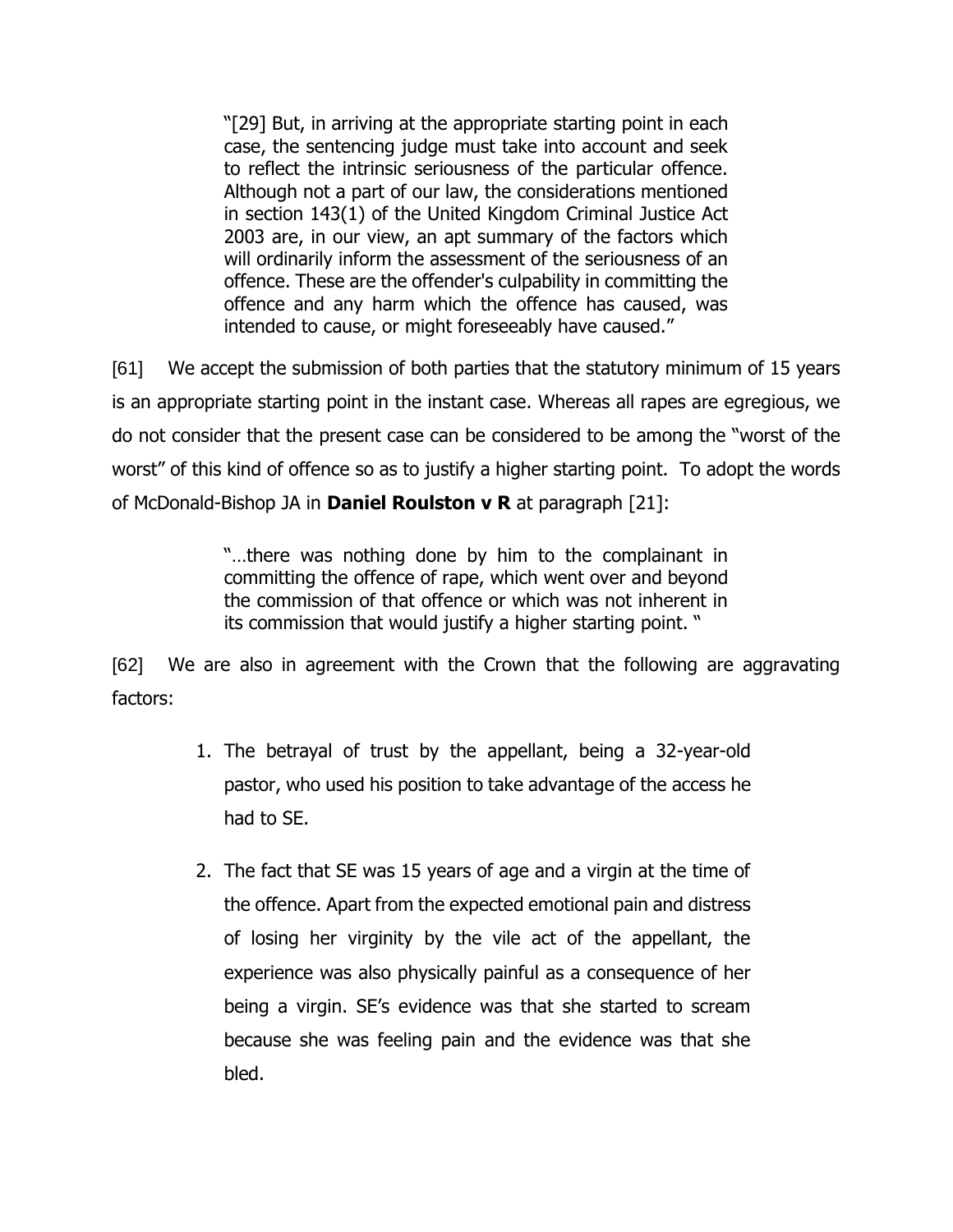- 3. The appellant had a previous conviction for carnal abuse, a relevant offence for which he served a custodial sentence of four years. We have also considered the fact that the date of commission of this offence was in close proximity to the appellant's previous conviction, which similarly involved a minor.
- 4. The offence was committed on the compound of the church. There are circumstances where the place of commission of the offence can be considered as an aggravating factor (see **Daniel Roulston v R**, at paragraph [26]). In the instant case, the basis of such a finding is not because it can be considered to be a violation or misuse of a sacred place and therefore offensive to persons of faith, but because the church in Jamaica represents a place of safety where one does not expect to be sexually violated. It is a place where SE ought to have felt safe and secure and ought to have been secure. The fact that the appellant is in a position of trust as a function of him being a pastor in the church is a separate aggravating factor. However, in our view, the use of what is considered to be a safe space to have sexual intercourse with SE against her will is an independent aggravating factor deserving of its own treatment.
- 5. The offence was premeditated. We find the Crown's submissions in this regard to be compelling. The evidence of premeditation is demonstrated by the questions posed to SE initially, including whether she was a virgin and whether she had a boyfriend. The appellant, on Sunday, also invited SE to attend church for counselling on the following day if she was not going to school. On that Monday, he called SE by telephone and told her to come to the church where he would be. Additionally, when she arrived at the church, SE and the appellant were the only two persons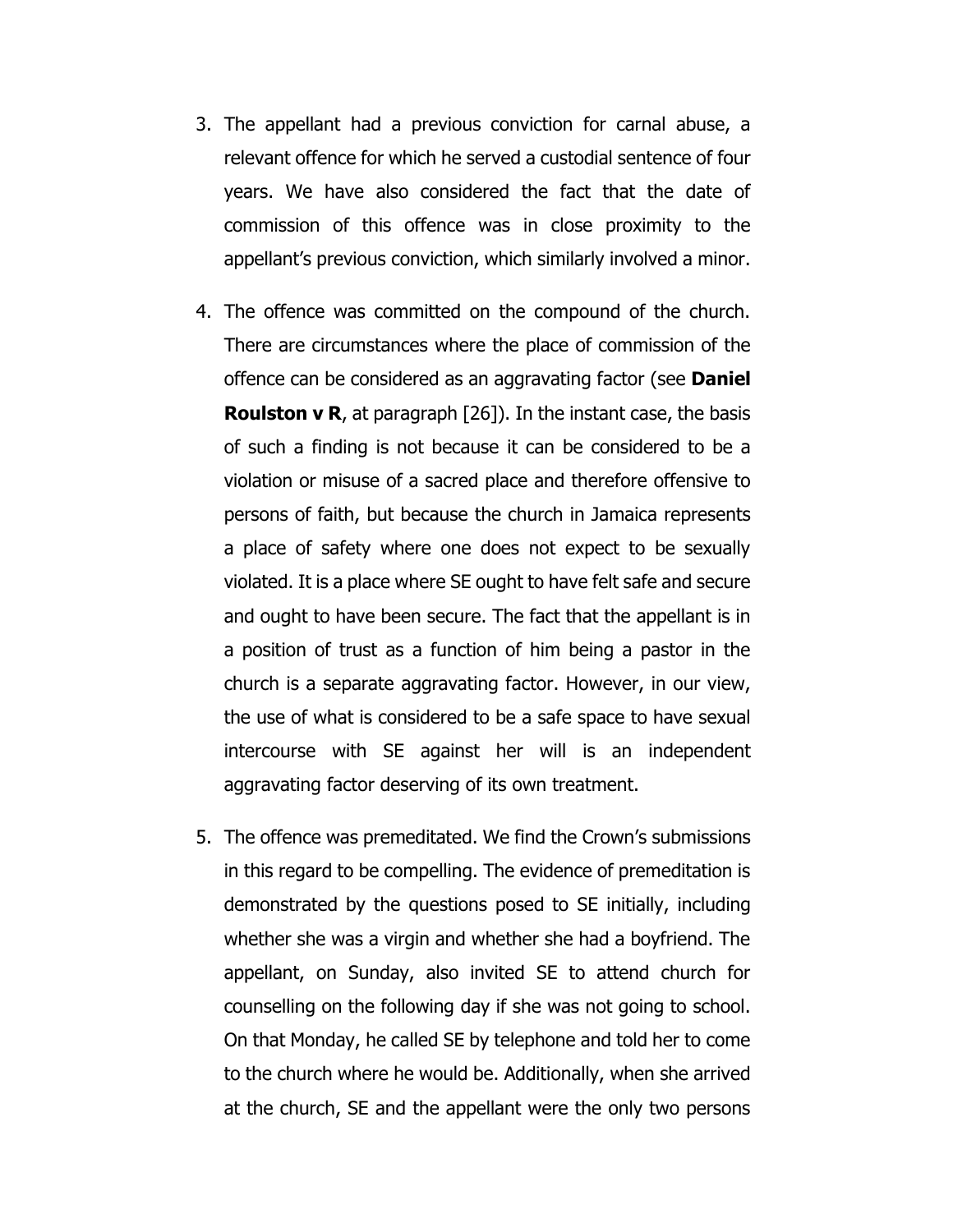inside the church at that time, and there was sufficient privacy for him to have counselled her if that was his sole intent. Therefore, there was no good reason for him to have invited her into his office.

6. The prevalence of rape in the country.

[63] We do not accept that the fact that personal violence was used in this case ought to be an aggravating factor as the extent of the violence used was no more than was necessary to commit the offence.

[64] Having considered these aggravating factors as identified above, we are of the view that, collectively, they would result in an upward adjustment to the starting point to a sentence from anywhere between 21 and 23 years.

# The mitigating factor

[65] We have found as a mitigating factor the appellant's good character, as stated by Reverend Seivwright, who had known him since he was a child. It was argued by Ms Reid that there is no evidence that he was given credit for his good character in the court below. However, we have considered and given credit to the appellant for his contribution to the church and, by extension, the wider community. We have also acknowledged the evidence that he is married and is considered by members of the church to be an upstanding member of the community.

[66] In the circumstances, this mitigating factor resulted in a downward adjustment of the starting point to a sentence in the range of 20 and 22 years. Therefore, the sentence of 20 years at hard labour imposed by the learned judge fell at the lower end of the range of sentences that the court could have imposed.

# The pre-parole period and time spent in pre-trial custody

[67] The court is required by section 6(2) of the Act to specify a period of not less than 10 years, which a person convicted of rape shall serve before becoming eligible for parole.